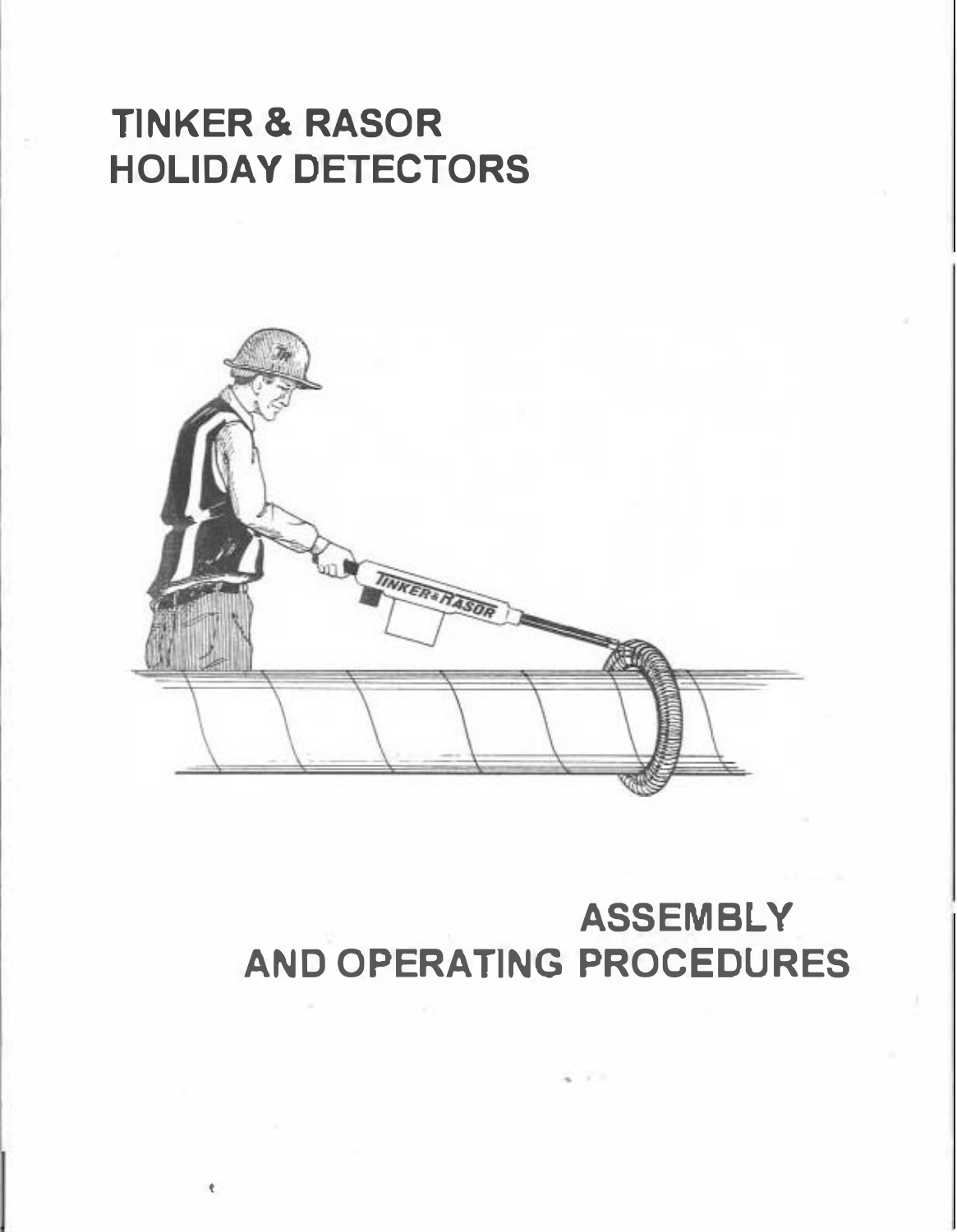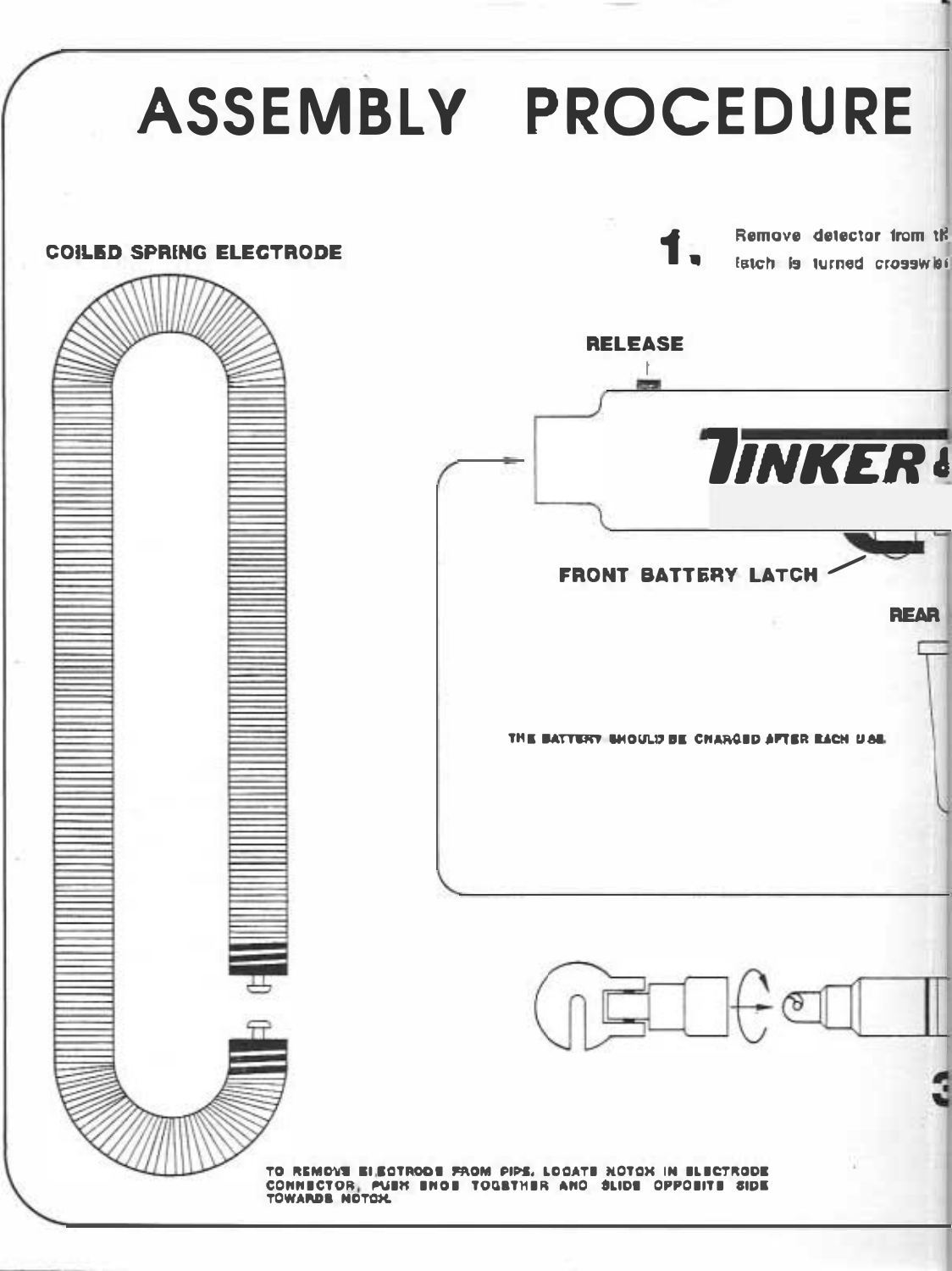**MAKE CERTAIN THE PIPE IS GROUNDED.** 

a the case, be sure front baltery **July e.** 

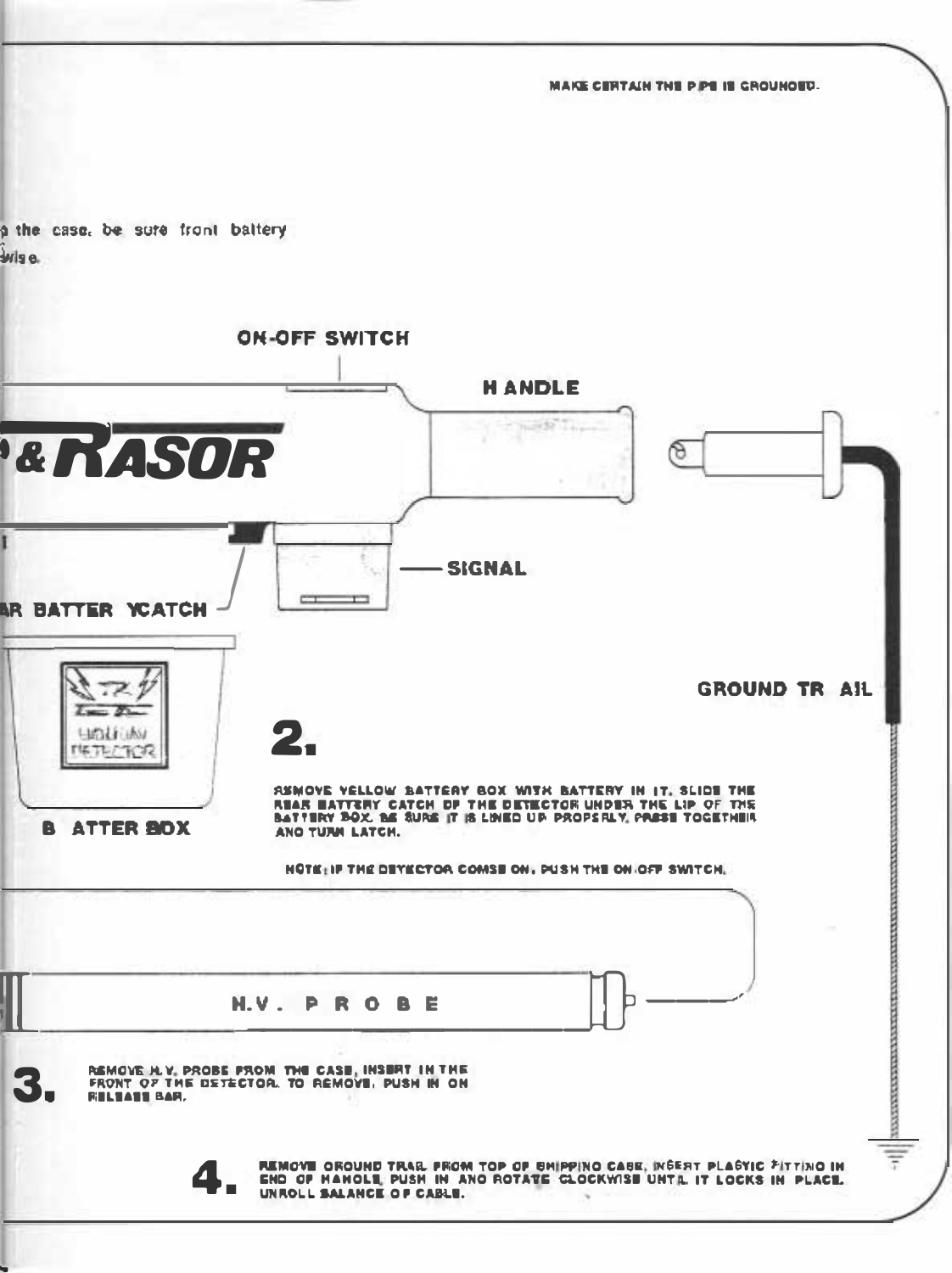## **IN CASE OF TROUBLE**

- **1.** Clean battery contacts.
- **2. Replace battery willl one that has been properly charged.**
- **3. Moderately shake the detector while it is running. If it does not continue to run steadily, remove battery** box and slightly bend **battery contacts out from detector**.
- **4. The pipe must have good e ectrica l contact with Ille earth •• grounded properly.**
- 5. The ground wire must also have good alectrical contact with the earth. It should be about 25 feel long, clean and reasonable free of kinks. Pulling over skids, dried vegetation or dry clods of earth can cause the detector to indicate a holiday where one does not exist or to pass over a known holday without **finding it. In extremely dry conditions it maybe necessary to connect the ground wire directly to tha pipe.** Usually a thin weak spark indicates poor grounding.
- 6. It is the general consensus of the Industry that a spark discharge at least twice the thickness of the coating will give adequate inspection voltage and compensate for any inegularity in coating thicknesses. A common practice used in setting inspection voltages in the field is to adjust the output voltage by visual **observation. f thls practice s desired for determ ning nspect on vottage, it shou d be done whiJe the** spring electrode is in normal operating position. This suggestion for setting voltage is supplied as a guide<br>Least content in the contracted by the consultation of this detection of consult the contine can feel use Is not necessarily recommended by the manufacturer of this detector. Consult the coating manufacturer **for recommended vo tage application.**
- **7. To test detector operat on - make a hof day n the thickest portion or the coating to be nspected. Bare** metal should be visible. Turn the detector on and move the spring electrode over this spot at normal speed. There should be a spark at the holiday and a distinctive "beeping" sound. If not reciteck 1 thru 8

'

# *llNKER&ttASDR*

**P.O. Box 281 417 Agostino Road San Gabriel, Ca 91778 (818) 287-5259**

t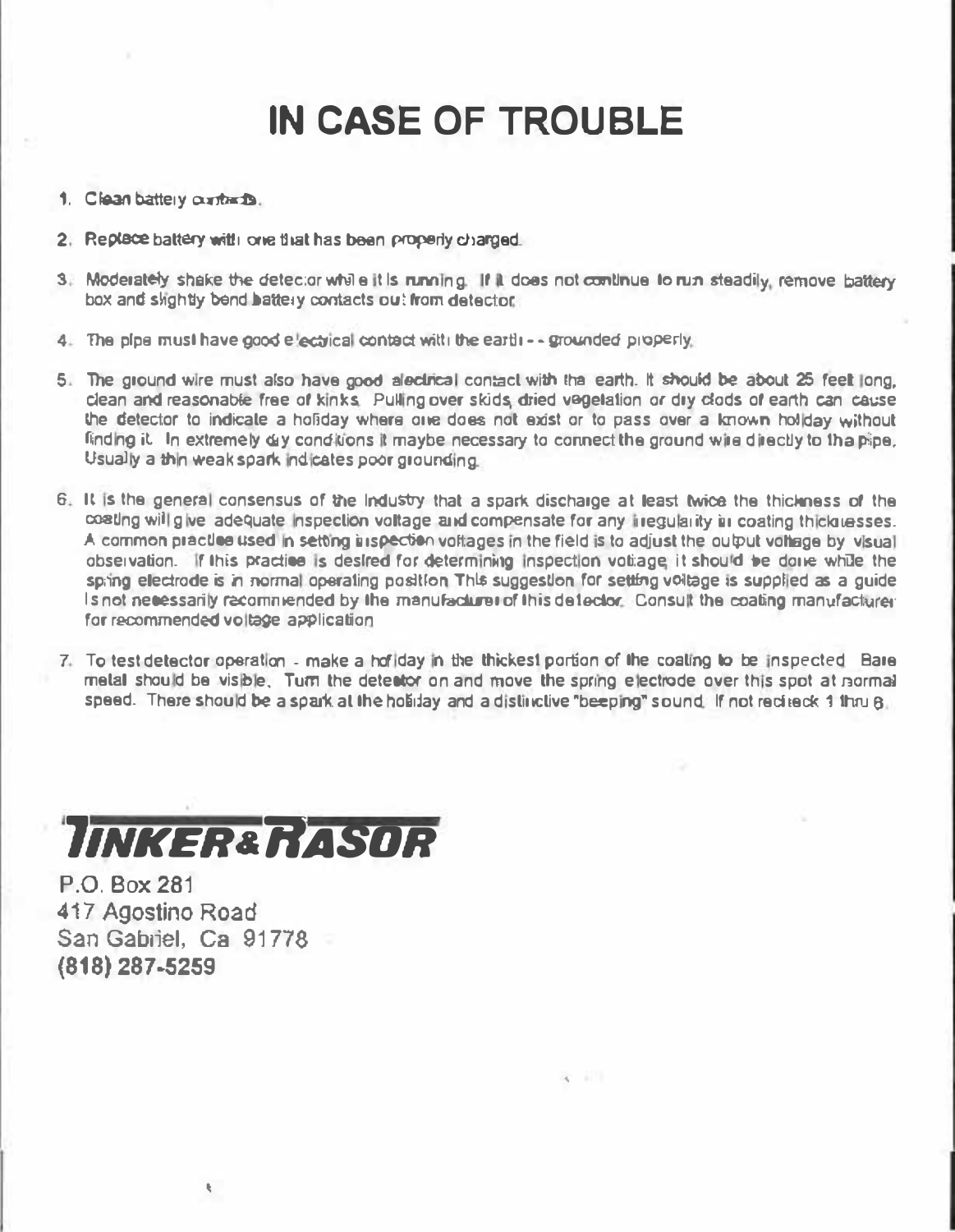### **Safety Information for User**

#### **Unpacking and Reviewing your Tinker & Rasor Holiday Detector Before Every Use**

- Make certain the inside of the case is clear and dry.
- Inspect each component for damage, such as cables, instrument & wand handles.
- Make sure all of the electrodes are clean.
- Verify the unit is fully charged.
- Verify that the output voltage is correctly set to the coating manufacturers recommend inspection voltage.
- If manufacturers requirements are not stated, NACE International, SSPC or ASTM Standards can be followed.

#### AND……… **ALWAYS READ THE INSTRUCTIONS THROGHLY PRIOR TO USING ANY TEST EQUIPMENT!**

#### WARNING! This is a HIGH VOLTAGE device capable of producing an electrical shock if not properly grounded and/or operated in accordance with the instructions and procedures prescribed in this manual!

#### **DANGER! IF YOU HAVE A PACEMAKER DO NOT USE THIS DEVICE.**

If you have a pacemaker, life critical electronic medical devices or any medical condition effected by High Voltage, DO NOT use this type of equipment. Only trained and responsible personnel should operate high voltage equipment. Alert all personnel nearby prior to testing and display warning signs. It is important to realize you are now using a high voltage, low energy holiday detector. Tinker & Rasor holiday detectors, APS & AP/W, are designed to generate between 800 to 35,000 volts, pulsating DC. While these voltages are high, the energy emitted is well within US, OSHA guidelines.<https://www.osap.org/page/GuideOSHA>

Rubber or plastic gloves and non-conductive footwear can minimize potential shock. Keep in mind that the shock prevention effectiveness of the rubber or plastic glove and footwear is limited to the condition of their protective surface. Make sure your gloves and footwear are in good condition and have no holes or tears. Most Portable Holiday Detectors are limited to finding defects in nonconductive coating materials. Testing should ONLY be conducted clear of personnel not involved in the testing procedure. Personnel operating Holiday Detectors should always be aware of their environment and the safety limitations imposed by same. Operator should have an alert assistant, to ensure that all unauthorized personnel are kept clear of the testing area.

**DANGER!!!** Portable Holiday Detectors create an arc or spark. Use of a Portable Holiday Detector in or around combustible or flammable environments can result in an explosion. When operating in any potentially hazardous area, consult with the plant or site safety officer before proceeding with a holiday detection test in any potentially hazardous or suspect area.